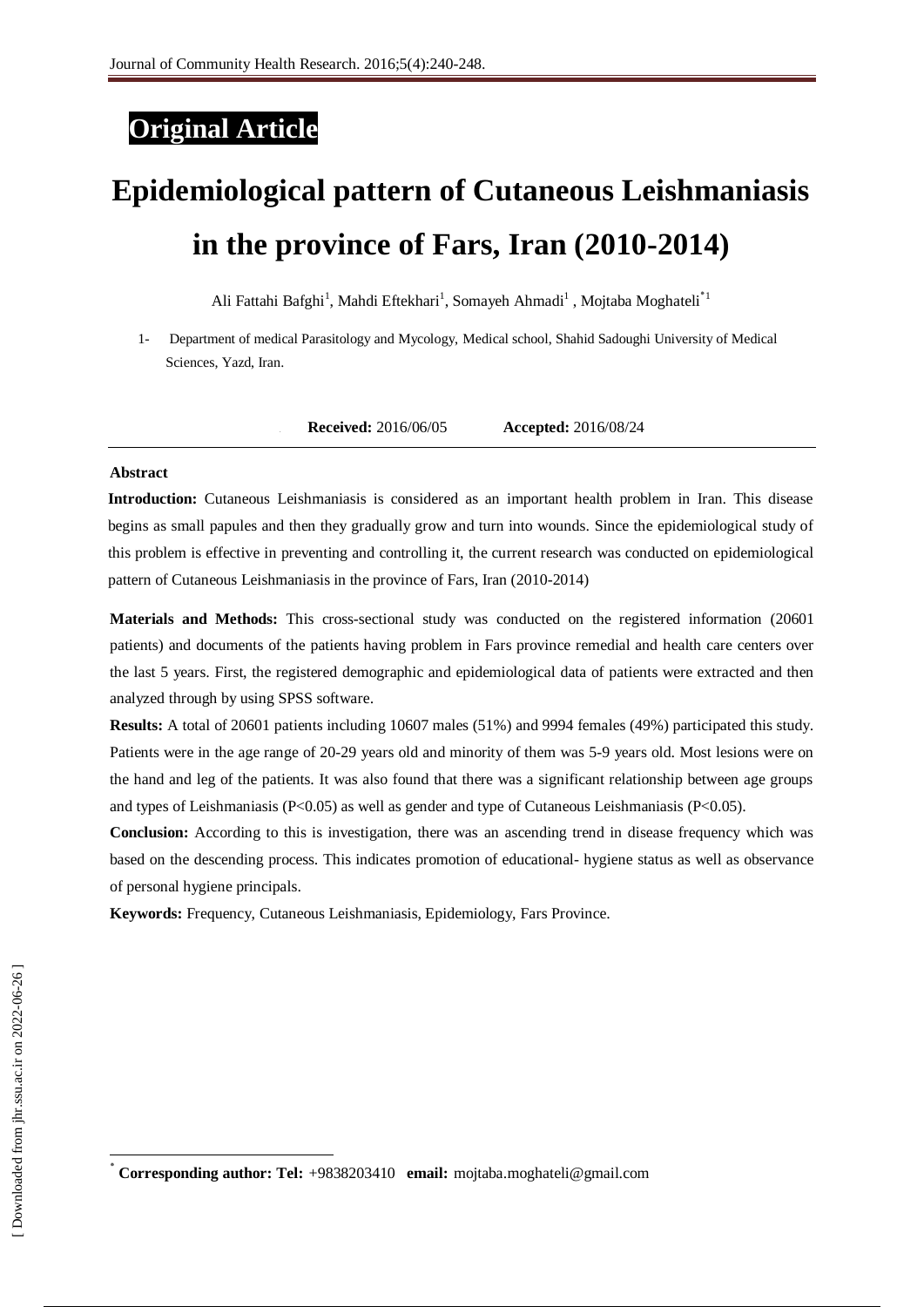### **Introduction**

Cutaneous Leishmaniasis (CL) is a zoonotic parasitic disease that is caused by the obligate and flagellates intracellular protozoan and the bites of mosquitoes in humans. Leishmaniasis endemic (native) is detected in 88 countries of 4 continents (22) countries in Europe and America, 66 Asian and African countries) and is considered as the most important tropical and subtropical diseases after malaria  $[1, 2, 3]$ . Now there are 12 million people infected with Leishmania in the world. Two million new cases occur every year, half a million of which further, are visceral diseases and 5.1 million cases are cutaneous diseases. 90% of Cutaneous Leishmaniasis occurs in seven countries: Afghanistan, Algeria, Brazil, Iran, Peru, Saudi Arabia and Syria. It is a skin infection caused by a parasitic protozoa transmitted by the bite of a Phlebotomus, i.e. a sand fly (Phlebotomus Papatasi) that lives usually in forests, caves and small nests [4,5]. This disease is one of the most important and most common endemic diseases in Iran  $[6, 7]$  and the second transmissible parasitic disease by arthropods after malaria that is in observed Anthroponotic Cutaneous Leishmaniasis (ACL) and Zoonotic Cutaneous Leishmaniasis (ZCL) form. About 20 thousand cases of Cutaneous Leishmaniasis are reported from different parts of country but the true extent has been estimated more than the reported extent. Leishmaniasis in Iran arises as a major health problem. The prevalence of Cutaneous Leishmaniasis in Iran has been increasing, so the number of positive cases in 2005 has

increased 105% compared to 2001. The disease is prevalent in southern Khorasan, Fars, Isfahan, Khuzestan, Kerman, Ilam and Bushehr provinces. Yazd has the highest rate of new cases in recent years. Generally, provinces such as Yazd, Tehran, Khorasan, Fars, Ilam, Khuzestan and Esfahan with an average incidence of 166 cases per 100 thousand people have the highest incidence of this disease while the western and northwest provinces of Iran have the lowest incidence of CL (less than 10 cases per hundred thousand). The disease imposes economic burden on families, communities, and countries, particularly developing countries. Moreover application of antimony 5 Capacity (Glucantime) as an expensive drug which requires multiple injections in specific time intervals for treatment is another problem. Additionally, Parasite resistance to this drug is common and local injection of medication around the wound is painful. The diverse and important side effects such as arrhythmia, pancreatic liver enzymes, leucopenia, anemia, thrombocytopenia, cardiac toxicity and sudden death is rare  $[8, 9, 10]$ . Given that epidemiological studies for disease control and preventive measures are effective, this survey was designed on epidemiological pattern of Cutaneous Leishmaniasis in the province of Fars, Iran (2010-2014).

#### **Materials and Methods**

This descriptive and cross-sectional study was conducted to investigate the epidemiology of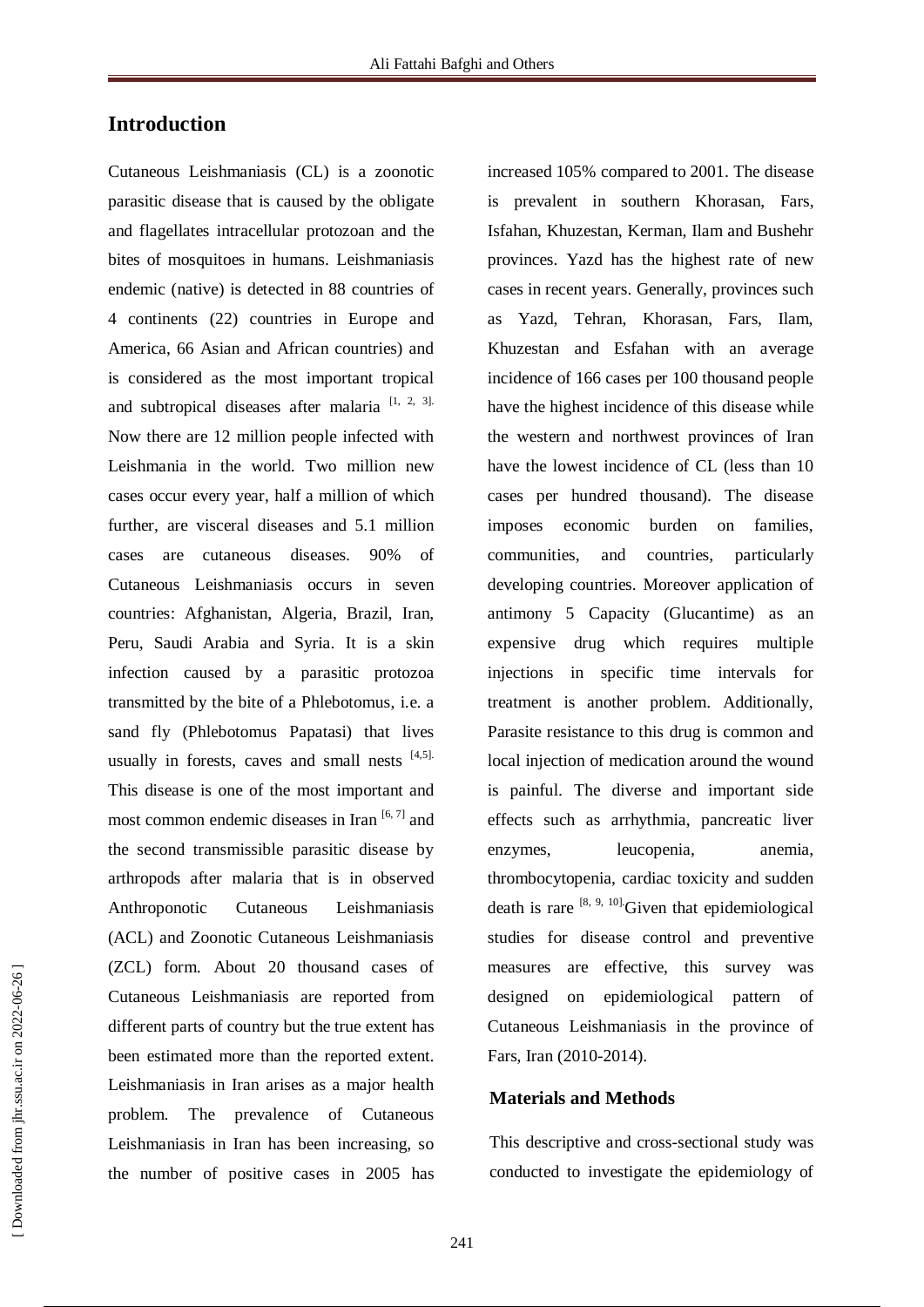Leishmaniasis in Fars province. In coordination with Fars University of medical sciences the recorded information of patients including age, sex, geographic area, type of Leishmaniasis, and the number of lesions were extracted. The population consisted all people who had been treated from beginning of April 2010 to March 2014 by Leishmaniasis diagnosis of suspicious lesions sampling, preparation Smear and clinical laboratory confirmation at health and medicinal centers. After collecting information, data were analyzed by SPSS software version 18 through descriptive statistics and chi-square test. The statistical significance level was considered less than 0.05.

#### **Results**

Described of this study on 20601 positive cases of CL in terms of age category, according to (Table 1) shows that the highest age category infected by CL was in the range of 20 -29 years with 3971 cases (19%). Followed by 30 - 39 age range consisting of 3430 cases (16%). and 5 - 9 years old age group with 1971 case (0.09%). The CL

frequency of cases terms of gender was 10607 men (51%) and 9994 women (49%) during 2011 to 2014, it is worth noting that year of 2011 had the most patients with CL,2613 men (12%) and 2323 women (11%) (Table 1). The majority of CL patients. 7407 people (35%), had infected on their hands (Table III). A survey conducted on the geographical of CL incidence indicates that, the Northern and central provinces with respectively 7378 (35%) and 6392 (31%) patients were the most affected areas (Table 3). Most patients with CL in terms of jobs was from homemaker 5809 patients (28%) and children in 2833 patients (13%) (Table 3). Most CL patients were house keepers.5809 patients (28%) and children 2833 (13%) (Table 2). Table 2 shows a comparison of CL with 12028 patients (58%) ACL with 8573 patients (42%). Analytic tests represented that there is a significant difference between the gender of the participants and the type of Leishmaniasis  $(P \langle 0/05 \rangle)$ . A significant difference also was observed between age categories and the type of Leishmaniasis (P  $\langle 0/05 \rangle$ , and finally Linear regression population from 2010 to 2014 (Fig. 1).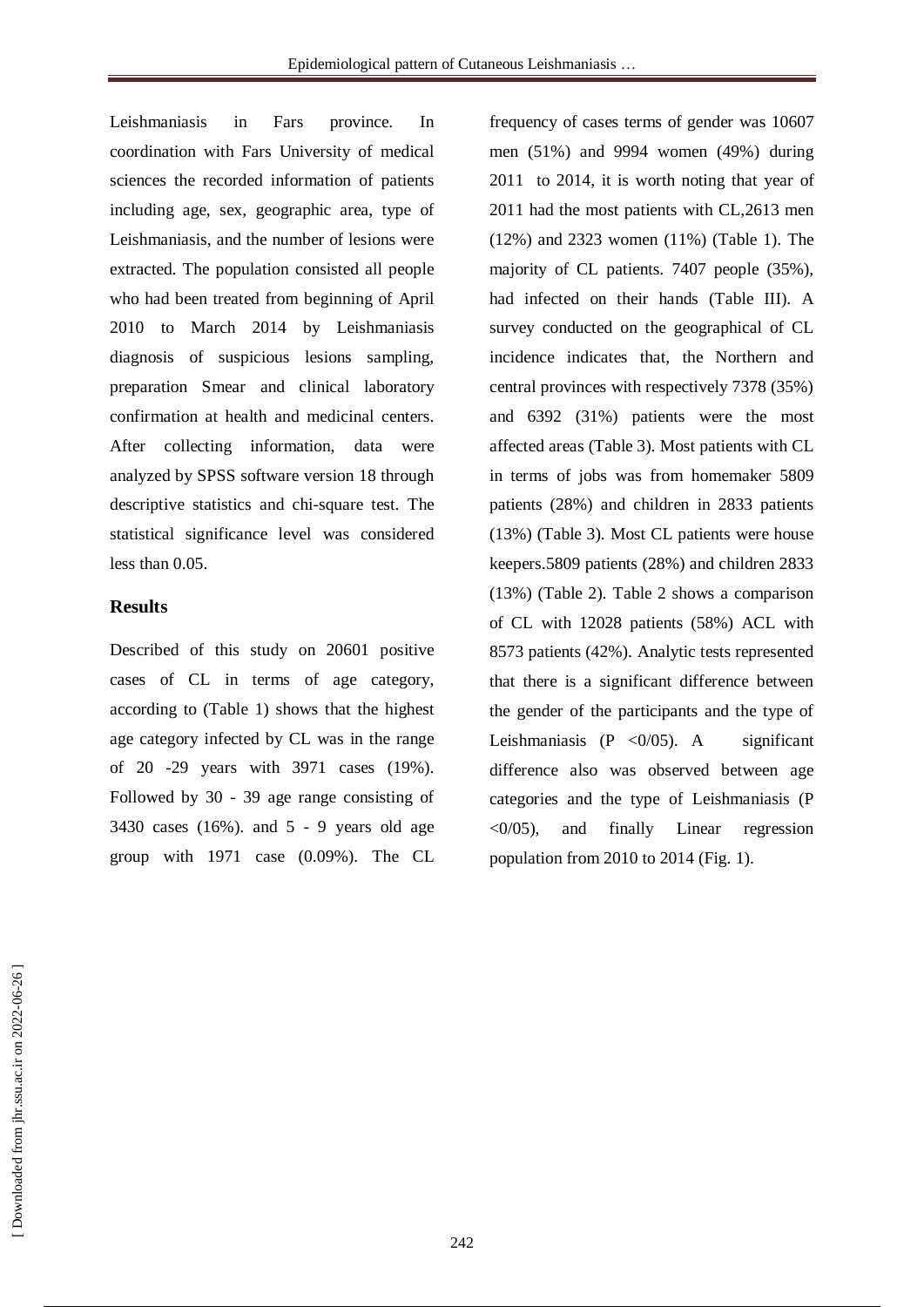|            | Year                    | 2010        |      | 2011        |      | 2012        |      | 2013        |           | 2014        |      | Total       |      |
|------------|-------------------------|-------------|------|-------------|------|-------------|------|-------------|-----------|-------------|------|-------------|------|
| Age/Gender |                         | N           | (% ) | N           | (% ) | N           | (% ) | N           | (% )      | N           | (% ) | N           | (% ) |
| Age        | $0 - 4$                 | 550(20.74)  |      | 613(23.11)  |      | 463(17.46)  |      | 429(16.18)  |           | 597(22.51)  |      | 2652(100)   |      |
|            | $5-9$                   | 420(21.28)  |      | 417(21.12)  |      | 344(17.43)  |      | 343(17.38)  |           | 450(22.80)  |      | 1974 (100)  |      |
|            | $10-19$                 | 598(24.43)  |      | 688(24.65)  |      | 485(17.38)  |      | 426(15.26)  |           | 594(21.98)  |      | 2791 (100)  |      |
|            | 20-29                   | 918(23.12)  |      | 1042(26.24) |      | 509(12.82)  |      | 679(17.10)  |           | 823(20.73)  |      | 3971 (100)  |      |
|            | $30 - 39$               | 619(18.50)  |      | 809(28.59)  |      | 683(19.91)  |      | 542(15.80)  |           | 777(22.65)  |      | 3430 (100)  |      |
|            | 40-49                   | 468 (19.39) |      | 528(21.87)  |      | 633(26.22)  |      | 213(08.82)  |           | 572(23.70)  |      | 2414 (100)  |      |
|            | $+50$                   | 547(16.37)  |      | 839(24.90)  |      | 478(14.19)  |      | 707(20.99)  |           | 798(23.69)  |      | 3369 (100)  |      |
|            | Total                   | 4120(19.10) |      | 4936(22.01) |      | 3595(17.45) |      | 3339(16.20) |           | 4611(22.38) |      | 20601 (100) |      |
| Gender     | Male                    | 2153(20.30) |      | 2613(24.63) |      | 1827(17.24) |      | 1716(16.67) |           | 2298(21.66) |      | 10607 (100) |      |
|            | Female                  | 1967(19.69) |      | 2323(23.24) |      | 1768(17.70) |      | 1623(16.24) |           | 2313(23.14) |      | 9994 (100)  |      |
|            | Total                   | 4120(19.10) |      | 4936(23.96) |      | 3595(17.45) |      | 3339(16.21) |           | 4611(23.38) |      | 20601(100)  |      |
|            | Pearson Chi-squire test |             |      |             |      | $p=0.03$    |      |             | $p=0.001$ |             |      |             |      |

**Table 1**. The frequency of CL by age and gender

**Table 2**. The frequency and type of CL by season and type of CL

|                  | Year                     | 2010 | 2011        | 2012         | 2013 | 2014 | Total |
|------------------|--------------------------|------|-------------|--------------|------|------|-------|
|                  |                          | N    | $\mathbf N$ | N            | N    | N    | N     |
| <b>Season</b>    | Autumn                   | 2164 | 2684        | 2007         | 1806 | 2635 | 11296 |
|                  | Winter                   | 1012 | 1446        | 894          | 1137 | 1194 | 5683  |
|                  | Summer                   | 517  | 599         | 427          | 248  | 595  | 2386  |
|                  | Spring                   | 427  | 207         | 267          | 148  | 187  | 1236  |
|                  | Total                    | 4120 | 4936        | 3595         | 3339 | 4611 | 2060  |
| <b>Type of</b>   | <b>ZCL</b>               | 2712 | 3210        | 1783         | 1832 | 2491 | 12028 |
| <b>Cutaneous</b> | ACL                      | 1408 | 1726        | 1812         | 1507 | 2120 | 8573  |
| Leishmaniasis    | Total                    | 4120 | 4936        | 3595         | 3339 | 4611 | 20601 |
|                  | Decrease Chi contra toot |      |             | $\sim$ 0.001 |      |      |       |

Pearson Chi-squire test p=0.001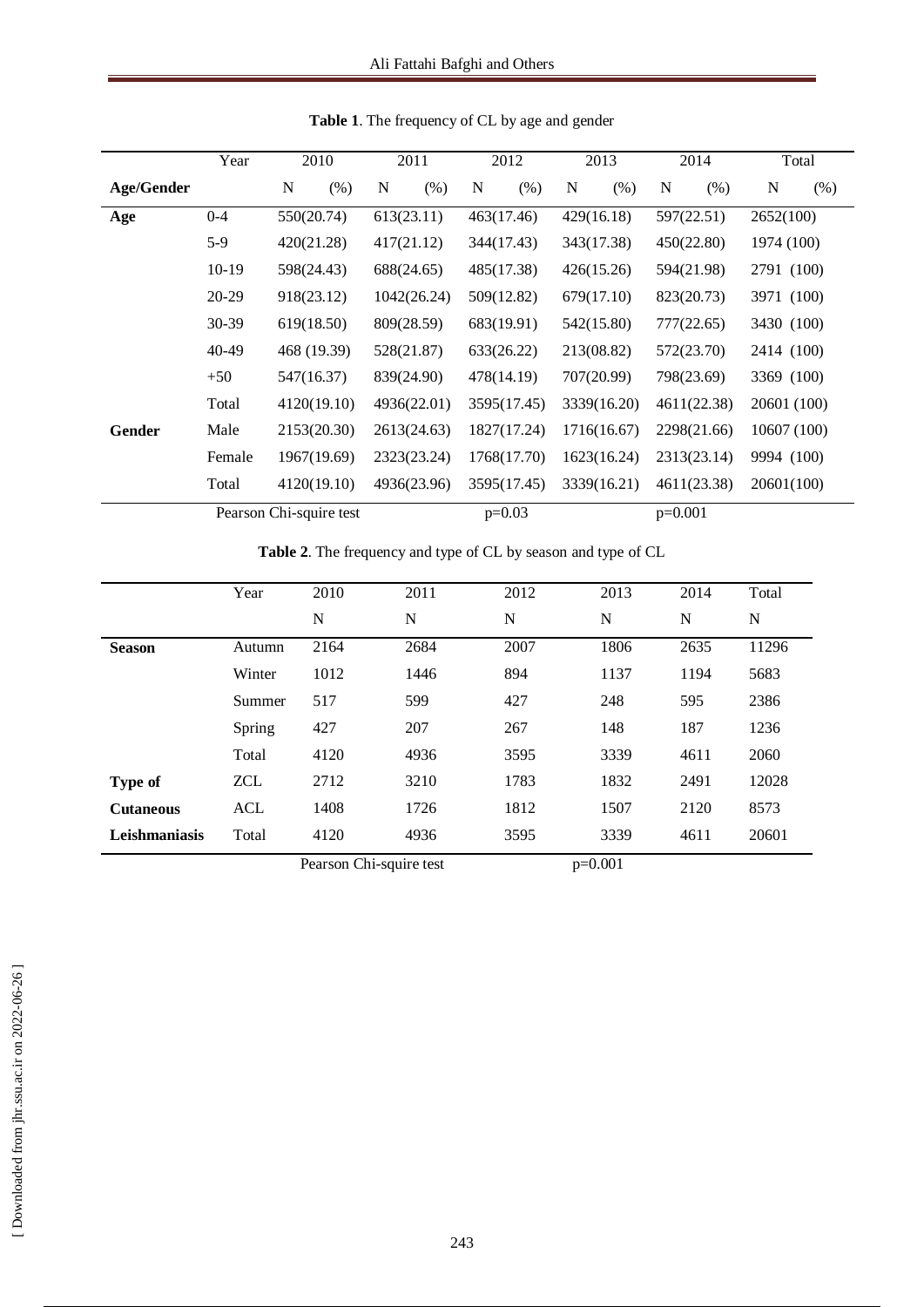|         | Year         | 2010             | 2011             | 2012        | 2013              | 2014              | Total             |  |
|---------|--------------|------------------|------------------|-------------|-------------------|-------------------|-------------------|--|
|         |              | ${\bf N}$<br>(%) | ${\bf N}$<br>(%) | (% )<br>N   | ${\bf N}$<br>(% ) | (% )<br>${\bf N}$ | ${\bf N}$<br>(% ) |  |
| Job     | Child        | 696(18.16)       | 1045(27.50)      | 684(17.85)  | 592(15.44)        | 816(21.29)        | 3833(100)         |  |
|         | Student      | 688(11.84)       | 1491(25.67)      | 1201(20.67) | 994(17.11)        | 1435(24.70)       | 5809 (100)        |  |
|         | Housewife    | 672(18.72)       | 969(25.10)       | 603(16.80)  | 545(15.18)        | 801 (23.31)       | 3590 (100)        |  |
|         | Farm-Rancher | 656 (25.59)      | 383(19.03)       | 321(15.94)  | 331(16.44)        | 322(15.10)        | 2013 (100)        |  |
|         | Other jobs   | 396 (17.20)      | 579(25.15)       | 276(19.99)  | 445(19.77)        | 606(26.32)        | 2302 (100)        |  |
|         | Unemployed   | 297(50.56)       | 072(12.33)       | 070(11.99)  | 093(12.92)        | 052(08.90)        | 584 (100)         |  |
|         | Worker       | 365 (28.85)      | 179 (14.20)      | 232(18.40)  | 189(14.10)        | 296(23.47)        | 1261 (100)        |  |
|         | Driver       | 291(39.06)       | 145 (19.46)      | 067(09.99)  | 106(12.23)        | 136(18.26)        | 745 (100)         |  |
|         | Employee     | 059(12.72)       | 073 (15.73)      | 087 (18.75) | 098(21.12)        | 147(31.68)        | 464 (100)         |  |
|         | Total        | 4120(19.10)      | 4936(23.96)      | 3595(08.13) | 3339(16.4)        | 4611(22.38)       | 20601(100)        |  |
| Geograp | Central      | 1516(23.72)      | 1675(26.20)      | 817(12.78)  | 862 (2240)        | 1522(23.81)       | 6392 (100)        |  |
| areas   | North        | 1256(17.02)      | 1535(20.81)      | 1689(13.49) | 143(20.81)        | 1466(19.87)       | 7378 (100)        |  |
|         | South        | 486(19.62)       | 650(19.93)       | 469(18.93)  | 353(14.25)        | 519 (20.99)       | 2477 (100)        |  |
|         | East         | 423 (18.90)      | 553 (24.71)      | 344(15.37)  | 355(15.86)        | 563 (25.16)       | 2238 (100)        |  |
|         | The West     | 439(20.75)       | 523(24.72)       | 276 (13.04) | 337(16.93)        | 541(25.57)        | 2116 (100)        |  |
|         | Total        | 4120(19.10)      | 4936(20.97)      | 3595(17.45) | 3339(16.9)        | 4611(22.38)       | 20601(100)        |  |
| Lesion  | Leg          | 1128(17.63)      | 1615(24.25)      | 1224(19.13) | 1051(16.4)        | 1379(21.56)       | 6397 (100)        |  |
|         | The face     | 547(14.34)       | 850(22.29)       | 576(15.10)  | 677(17.75)        | 1164(30.52)       | 3814 (100)        |  |
|         | Hand         | 1565(21.13)      | 1746(23.57)      | 1252(16.90) | 1234(16.6)        | 1610(21.74)       | 7407<br>(100)     |  |
|         | Ankle        | 423(29.23)       | 342(23.64)       | 246(17.00)  | 220(15.20)        | 216(19.93)        | (100)<br>1447     |  |
|         | Arm          | 286(30.30)       | 235 (24.89)      | 137(14.52)  | 141(14.94)        | 145(15.36)        | 944<br>(100)      |  |
|         | Head         | 171(28.89)       | 148(25.00)       | 106(17.91)  | 070(11.82)        | 097 (16.39)       | 592<br>(100)      |  |
|         | Total        | 4120(19.10)      | 4936(23.96)      | 3595(17.45) | 3339(16.2)        | 4611(22.38)       | 20601(100)        |  |

**Table 3**. The frequency of CL by jobs, geographic areas and type of Lesion

Pearson Chi-squire test p=067 p=0.054 p=0.001



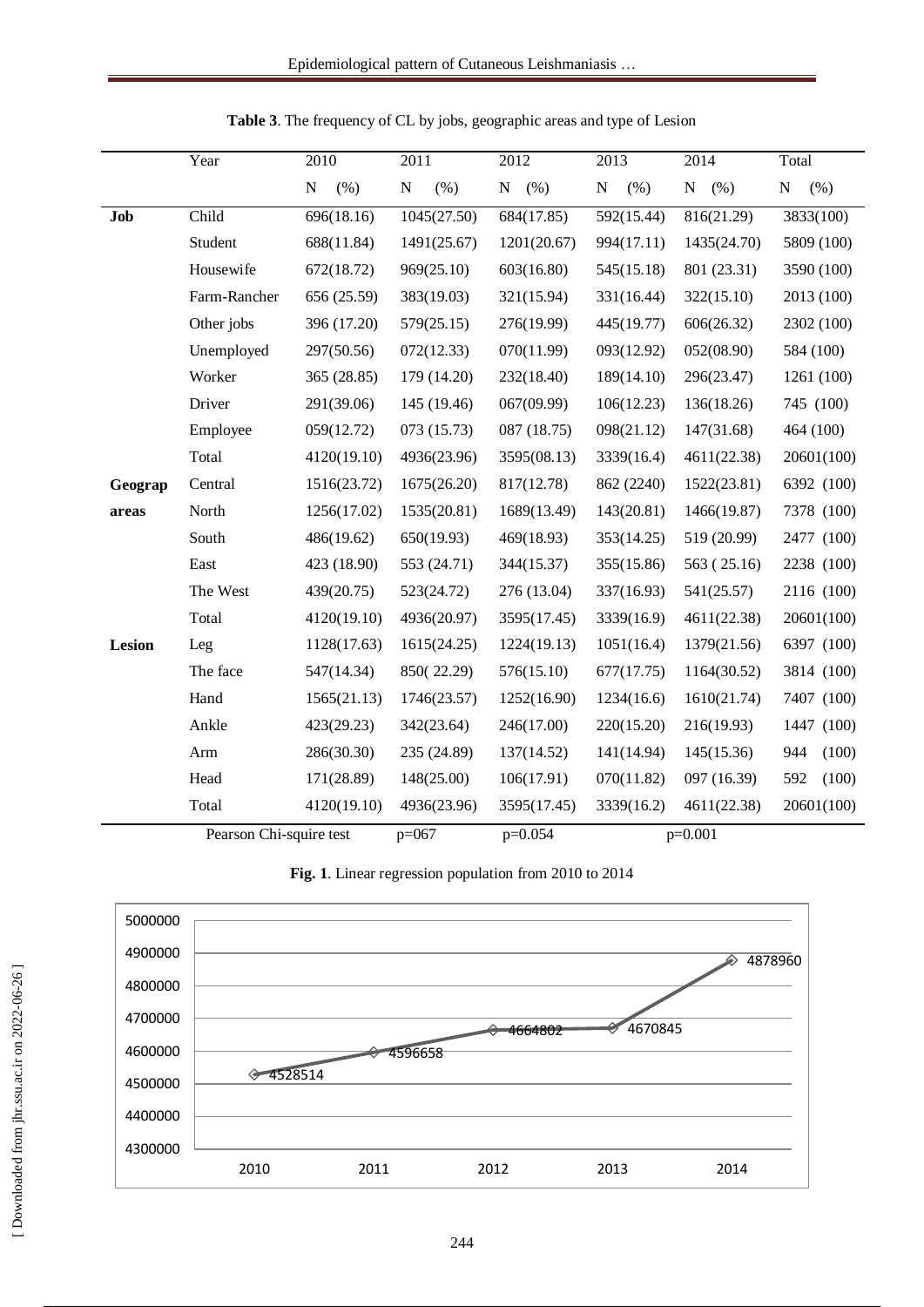#### **Discussion**

This study aimed to investigate the epidemiology of people infected by CL in Fars province based on the recorded information from health and medicinal centers in coordination with Fars University of Medical Sciences from beginning of April 2010 to March 2014. Our results showed that the majority of Leishmaniasis patients were the age of 20- 29 and minority of them were in the 5- 9 years. Also, 51% of patients with Cutaneous Leishmaniasis were male and 49% of them were female. Prevalence of CL reached its highest point in 2011 with the most number of patients, and the most part of patients, body infected by CL was the hand area with a prevalence of 35% and then followed by legs with 31% and other organs by 23 %. The studied cases with ACL and ZCL with 12028 patients (58%) were much higher compared to ACL with 8573 patients (42%). Results showed a significant difference between age categories and types of Leishmaniasis, (p  $\langle 0/05 \rangle$ . The highest frequency was observed in the age group of 20- 29 years. CL in north of Fars province had the most number of cases, i. e. 7378 patients (35%) in terms of geographical location. Most patients with CL in terms of job category were housekeepers: 5809 patients (28%). Fall season had the highest number of infection cases with 11296 people (54 %). Doroodgar et al. showed that most patients with CL were in the age category 20- 29 years  $\frac{[11]}{[11]}$ . Youssefi et al. 2010 represented that most cases of CL were in the age range of 20- 29 years  $[12]$ . Dluee et al, 2011, showed that the 20- 30 years are highest prevalence of  $CL$ <sup>[13]</sup>. Almaasi et al. in a study on CL in the city of Shiraz reported that the highest reported that the highest prevalence was at the age category15-30 $^{[14]}$ . Heravi et al. (2013), reported that the 15- 30 age group had the highest CL prevalence [15]. Sofizadeh et al. (2011), indicated that 55.3 % of the total number of 1799 patients, were males and 44.7 % were females  $[16]$ . In another research conducted by Bahrami and Momeni, prevalence of CL in men was higher than women while Ayatollahi et al. (2006) in Abarkouh, Yazd showed that the number of female patients with CL was higher than men, which is consistent with our study. The higher prevalence percentage of men to women could be due to less security, jobs, lighter clothes, warm climate area, and contact with sand flies  $[17,18,19]$ . All results of these studies are consistent. The test results represented a significant difference between the age and gender of participants, and the type of Leishmaniasis (p  $\langle 0/05 \rangle$ ). A study by the Tohidi et al. (2010), in Golestan province showed that zoonotic CL had more cases than Anthroponotic CL<sup>[20]</sup>. In Ayatollahi et al. studied 1006 patients with Cutaneous Leishmaniasis in Abarkouh Yazd reported that 66.44% of patients had wet ZCL  $^{[19]}$ .

In a research conducted in Haji Abad, Hormozgan , Hanafi Bjad et. El.showed that ZCL was more than ACL <sup>[21]</sup>. Mohammadi Azni et al. in Damghan also showed that ZCL prevalence was 68.2 % while that of ACL was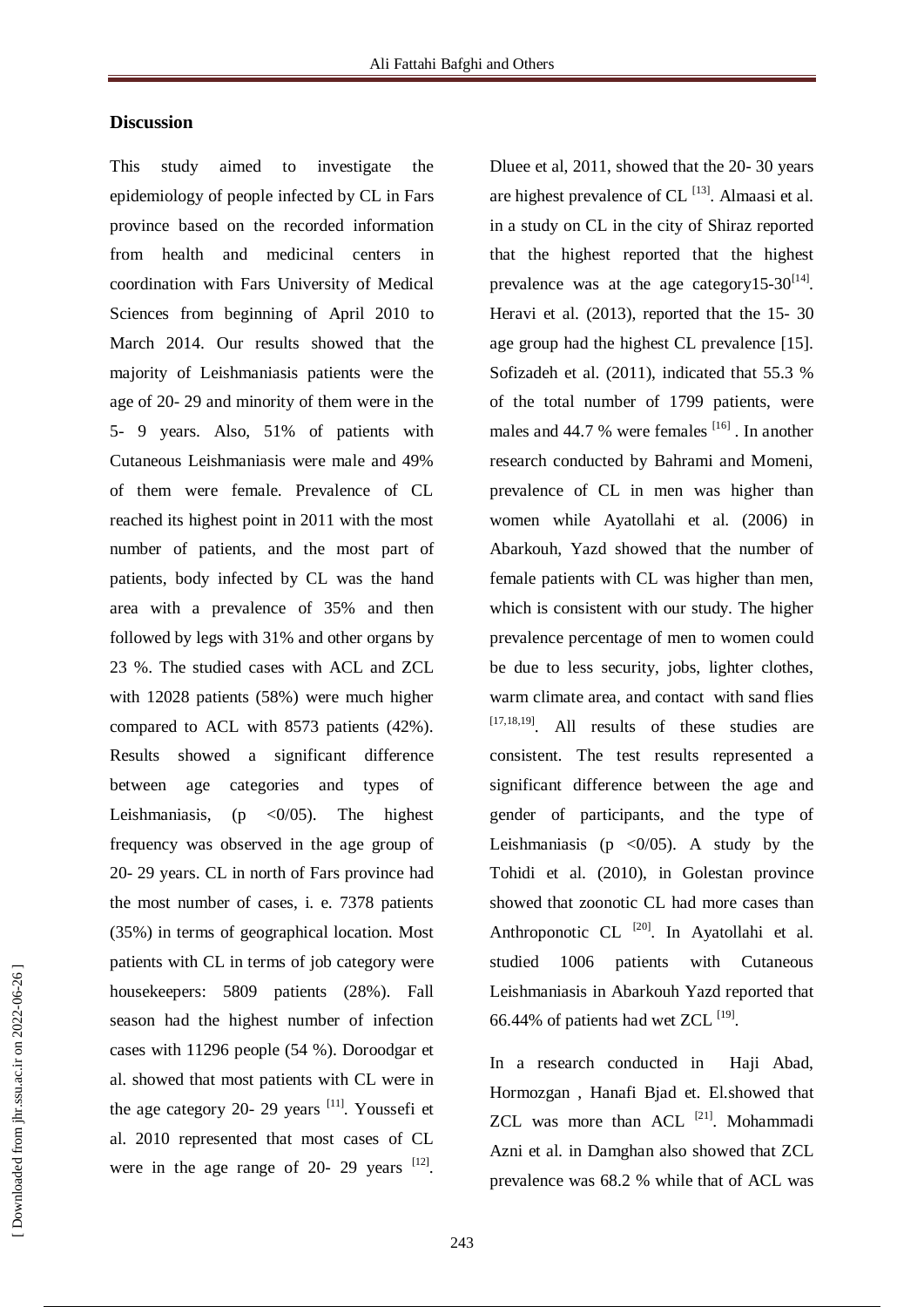31.8 % [22]. Ranjbar Totoei et al. reported that in Rafsanjan 55.8% of cases of CL disease were in upper body organs of hand and face <sup>[23]</sup>. Saghafi pour et al. in Qom province indicated that 49.08% of infection cases were in the hands <sup>[24]</sup>. In Nazari study Hamadan 50.6% of lesions were also in hands  $^{[25]}$ . Ramzani et al. in the city of Aran Bidgol showed that housewife and worker category had the most cases with CL  $^{[26]}$ . Tashrifi et al. in Esfarayen showed that the most infected category was housewives and children [27]. Hamzavi et al. in Kermanshah province acknowledged that housewives class with 32 % and also autumn season by 35 % had the highest infection of CL  $^{[28]}$ . Karimian et al. in Mashhad also showed that autumn season was the most common season of Leishmaniasis infection with  $40\%$  <sup>[29]</sup>. Kazeruni et al. investigated CL distribution in Fars province concluded that the northern part of Fars province has the highest pollution<sup>[30]</sup>. Sharafi et al. in the north of Khorram Abad in the Lorestan province has more CL cases than other areas [31]. These results are also in the same path with our study. Our study indicated an increasing CL trend over the past 5 years in all factors such as age, gender, lesion, and type

#### **References**

of Leishmaniasis, ZCL, ACL, season and jobs in Fars province. Therefore, monthly training programs provided by health center found to reduce the level of literacy, for example, correct garbage disposal, mosquito nets, etc. are the main reasons for the increase in disease.

#### **Conclusion**

This study indicates an upward trend of CL from 2010 to2014 in Fars province. Increased Leishmaniasis in this area can caused due to the following reasons people's level of health education, lack of personal and social hygiene. Existence of agricultural fertilizers near residential areas, contacts with livestock animals in the house, and so on.

#### **Acknowledgment**

Authors of this study appreciate Fars University of medical sciences for assistance in conductance of CL epidemiological studies.

#### **Conflict of Interest**

This study had no conflict of interest for authors.

- 1- Control of the Leishmaniases. Report of a WHO Expert Committee. Geneva: World Health Organization 1990;159.
- 2- Ahmadi Yazdi C, Narmani MR, Sadri B. Cutaneous Leishmaniasis in Iran. The Journal of Infectious Diseases.2003;3:14-9.[Persian].
- 3- Shirazi M, Ranjbar R, Khansari K. Secondary bacterial infections of skin lesions suspicious for Cutaneous Leishmaniasis. Iranian Journal Infect Disease Tropical Med .2006; 12 (38):55-58. [Persian].
- 4- Ashford RW, Bern C, Boelaert M, et al. Leishmaniasis control. World Health Organization.2010;5:7-16 [Persian].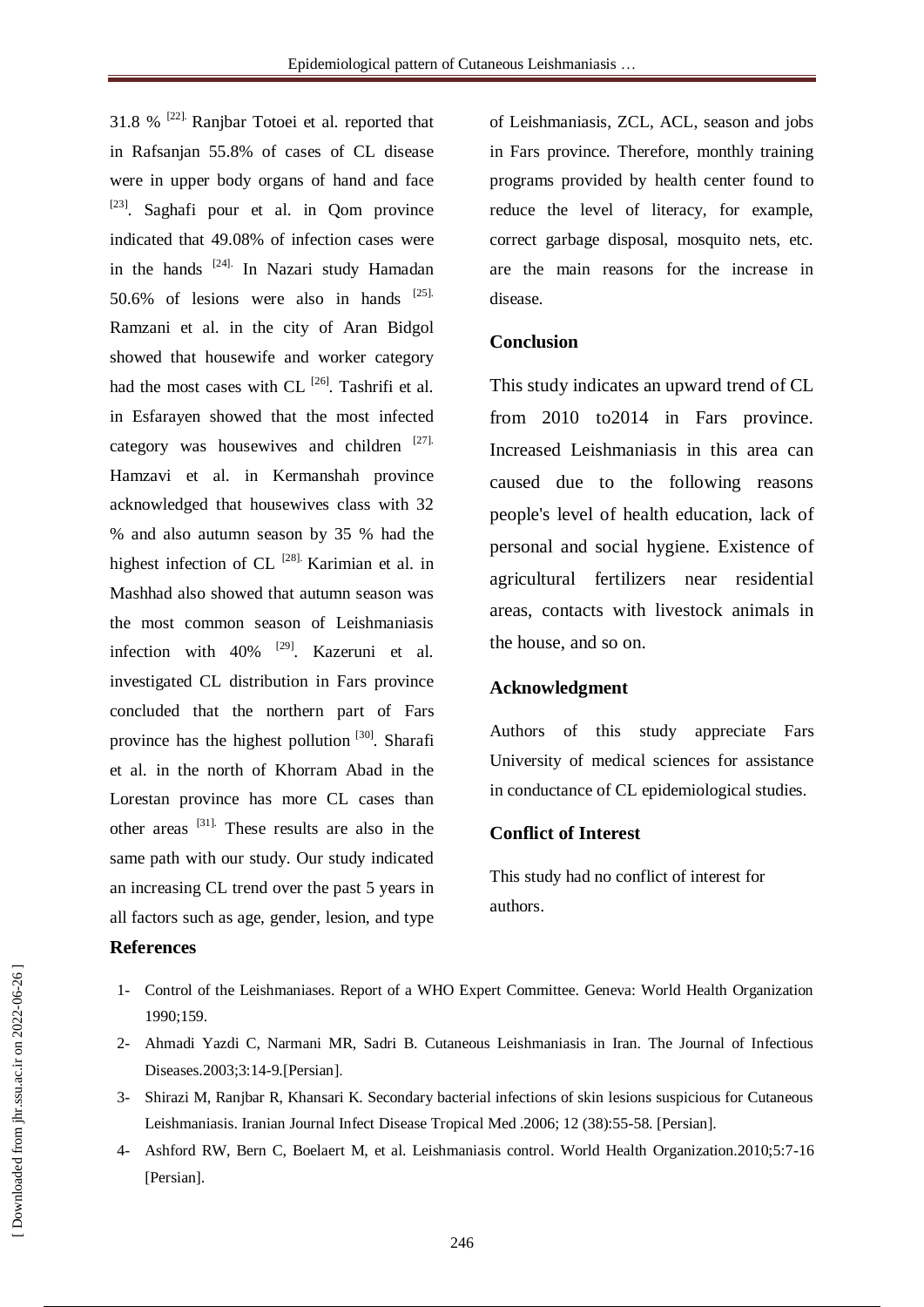- 5- Torgersona PR, Macpherson CN. The socioeconomic burden of parasitic zoonoss: Global trends. Vet Parasitol. 2011; 182 (1):79-95.
- 6- Leishmaniasis and Leishmania/HIV co-infection. In: WHO report on global surveillance of epidemic-prone infectious diseases, WHO/CDS CSR/ISR/2000; 1: 121– 127.
- 7- Yaghoobi-Ershadi MR, Zahraei-Ramezani AR, Akhavan AA, et al. Rodent control operations against zoonotic Cutaneous Leishmaniasis in rural Iran. Annuals Saudi of Medicine. 2005; 25 (4): 309-312.
- 8- Noorpisheh SH, Naghizadeh MM, Nikrouz L. A study on the life quality of patients suffering from leishmania. Journal of Fasa University of Medical Sciences. 2013; 3(2): 155-162. [Persian]
- 9- Athari A, Jalallu N. Epidemiological survey of Cutaneous Leishmaniasis in Iran 2001-2005.Scientific Journal of Isfahan University Medical Science. 2006; 24(82):8-13. [Persian]
- **10-** Sundar S, Jha T, Thakur C, et al. Oral miltefosine for Indian visceral Leishmaniasis. New England Journal of Medicine. 2002; 347(22):1739-46**.**
- 11- Doroodgar A, Mahbobi S, Nemetian M, et al. An epidemiological study of Cutaneous Leishmaniasis in Kashan (2007-2008). Koomesh. 2009; 10(3): 177-184. [Persian].
- 12- Youssefi MR, Esfandiari B, Shojaei J, et al. "Prevalence of Cutaneous Leishmaniasis during 2010 in Mazandaran Province, Iran. African Journal of Microbiology Research. 2011; 5(31): 5790-5792.[Persian].
- 13- Kjedluee M, [Yazdanpanah MJ,](http://en.journals.sid.ir/SearchPaper.aspx?writer=155279) [Seyednozadi M,](http://en.journals.sid.ir/SearchPaper.aspx?writer=602531) et al."Epidemiology of Cutaneous Leishmaniasis in Razavi Khorasan in 2011. Medical [Journal of Mashhad](http://en.journals.sid.ir/JournalList.aspx?ID=3453) University of Medical Sciences. 2014; 57(4): 647- 654.[Persian].
- 14- Almaasi A, Shhirdar MR, Emadi J, et al. Epidemiologic study of Cutaneous Leishmaniasis in the city of Shiraz, Fars Province, 2006-2008. 2008;3(4):15-34.[Persian].
- 15- Feiz-Haddad MH, [Kassiri](http://www.sciencedirect.com/science/article/pii/S2221618915000487) H, [Kasiri](http://www.sciencedirect.com/science/article/pii/S2221618915000487) N, et al. "Prevalence and epidemiologic profile of acute Cutaneous Leishmaniasis in an endemic focus, South western Iran. Journal of Acute Disease.2015; 4(4): 292- 297.[Persian].
- 16- Sofizadeh A, Faragi Far AA, Cherabi M, et al. Cutaneous Leishmaniasis in Gonbad Kavoos, North of Iran (2009-11): an epidemiological study. Journal of Gorgan University of Medical Sciences. 2013;14(4):100- 106. [Persian].
- 17- Bahrami AM, Delpisheh A, Zamandousti A. Epidemiologic aspects of Cutaneous Leishmaniasis and trapeutic effect of traditional ointment containing onion juice compared with Amphotricin B. Journal of Kermanshah University of Medical Sciences. 2011;15(4):251-259. [Persian].
- 18- Momeni AZ, Aminjavaheri M. Clinical picture of Cutaneous Leishmaniasis in Isfahan Iran. International journal of dermatology. 1994;33(4):260-265.[Persian].
- 19- Ayatollahi J, Karimi M. Leishmaniasis Cutaneous prevalence in Abarkouh-Yazd. Iran, Journal Infect Disease Tropical Medicine.2005; 10(30):13-18. [Persian].
- 20- Tohidi F, Borghae A. Cutaneous Leishmaniasis Parasite Identification via PCR in the Infected Areas in Golestan Province. Journal of Nowledge and Health. 2011; 6(2): 26-31.[Persian].
- 21- Hanafi Bajd AA, Yaghoobi Ershadi MR, Zamani GH, et al. Epidemiological aspects of Cutaneous Leishmaniasis in the city Haji Abad province. 2006;10(1): 63-70[Persian].
- 22- Mohammadi Azni S, Nokandeh Z, Khorsandi AA, et al. Epidemiology of Cutaneous Leishmaniasis in Damghan. Iran Jornal Militari Medicine. 2010; 12(3): 131-135[Persian].